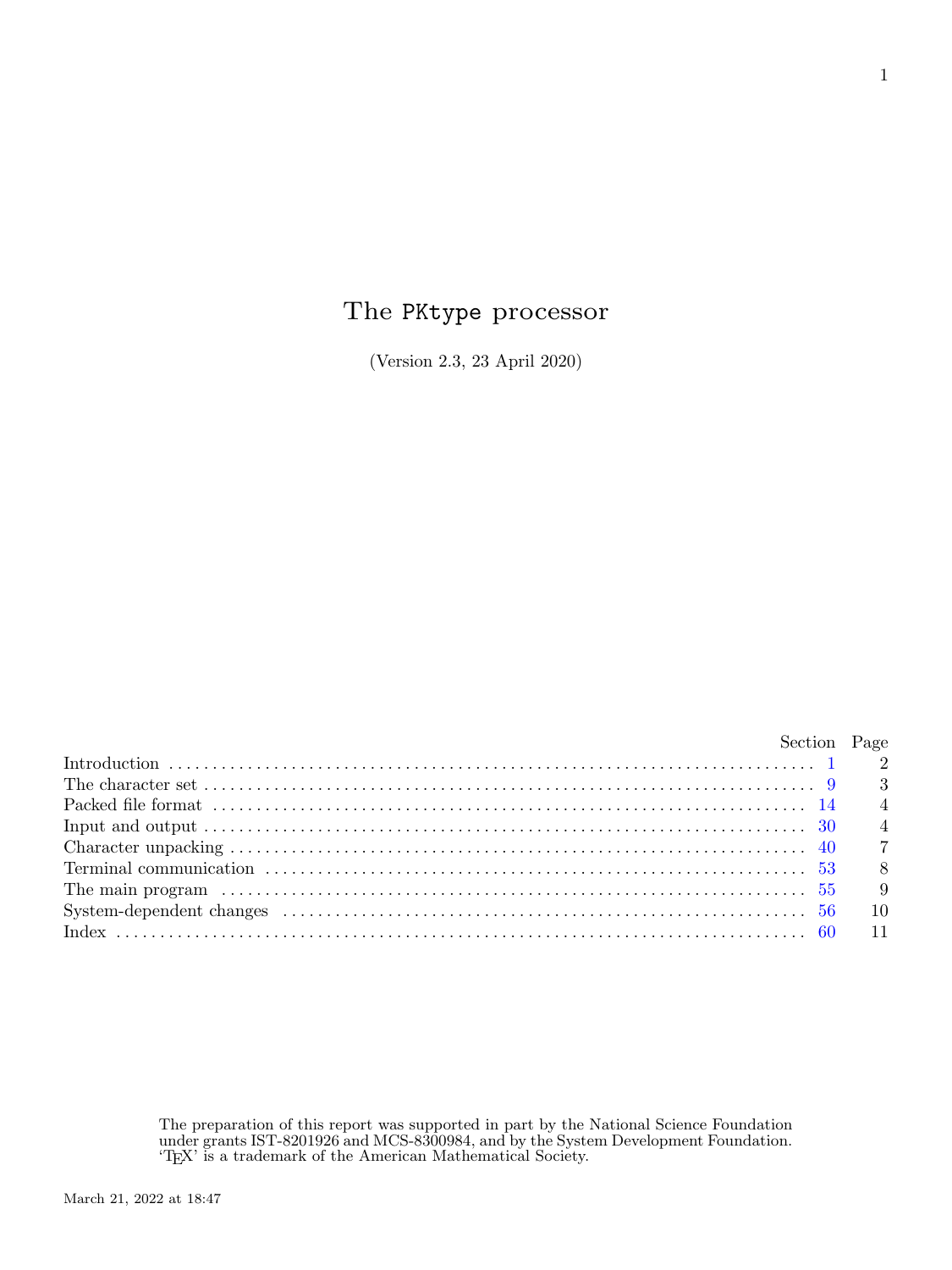<span id="page-1-0"></span>

```
2*. The banner string defined here should be changed whenever PKtype gets modified.
```

```
define my name ≡ ´pktype´
define banner ≡ ´This␣is␣PKtype,␣Version␣2.3´ { printed when the program starts }
```
**4\*.** Both the input and output come from binary files. On line interaction is handled through Pascal's standard *input* and *output* files. Two macros are used to write to the type file, so this output can easily be redirected.

 $\text{define } print\_ln(\texttt{\#}) \equiv write\_ln(output, \texttt{\#})$ **define**  $print(\textbf{\#}) \equiv write(output, \textbf{\#})$ **define** *typ file ≡ stdout*  $\text{define } t\_print\_ln(\texttt{\#}) \equiv write\_ln(typ\_file, \texttt{\#})$  $\text{define } t\_print\_ln(\texttt{\#}) \equiv write\_ln(typ\_file, \texttt{\#})$  $\text{define } t\_print\_ln(\texttt{\#}) \equiv write\_ln(typ\_file, \texttt{\#})$  $\text{define } t\_print(\texttt{\#}) \equiv write(typ\_file, \texttt{\#})$ **program** *PKtype* (*input, output*); **type** *⟨* Types in the outer block 9 *⟩* **var** *⟨* Globals in the outer block 11 *⟩ ⟨* Define *parse arguments* 56\* *⟩* **procedure** *initialize* ; *{* this procedure gets things started properly *}* **var** *i*: *integer* ; *{* loop index for initializations *}* **begin** *kpse set program name* (*argv* [0]*, my name* ); *kpse init prog* (´PKTYPE´*,* 0*,* **nil***,* **nil**);  $parse_{\text{arguments}}$ ;  $print(banner)$ ;  $print_{\text{in}}(version\_string)$ ; *⟨* Set initial values 12 *⟩* **end**;

**5\*.** This module is deleted, because it is only useful for a non-local **goto** , which we don't use in C.

**6\*.** These constants determine the maximum length of a file name and the length of the terminal line, as well as the widest character that can be translated.

**8\*.** We use a call to the external C exit to avoid a non-local **goto** .

```
\text{define } abort(\texttt{\#}) \equivbegin print\_ln(\#); ucxit(1)end
```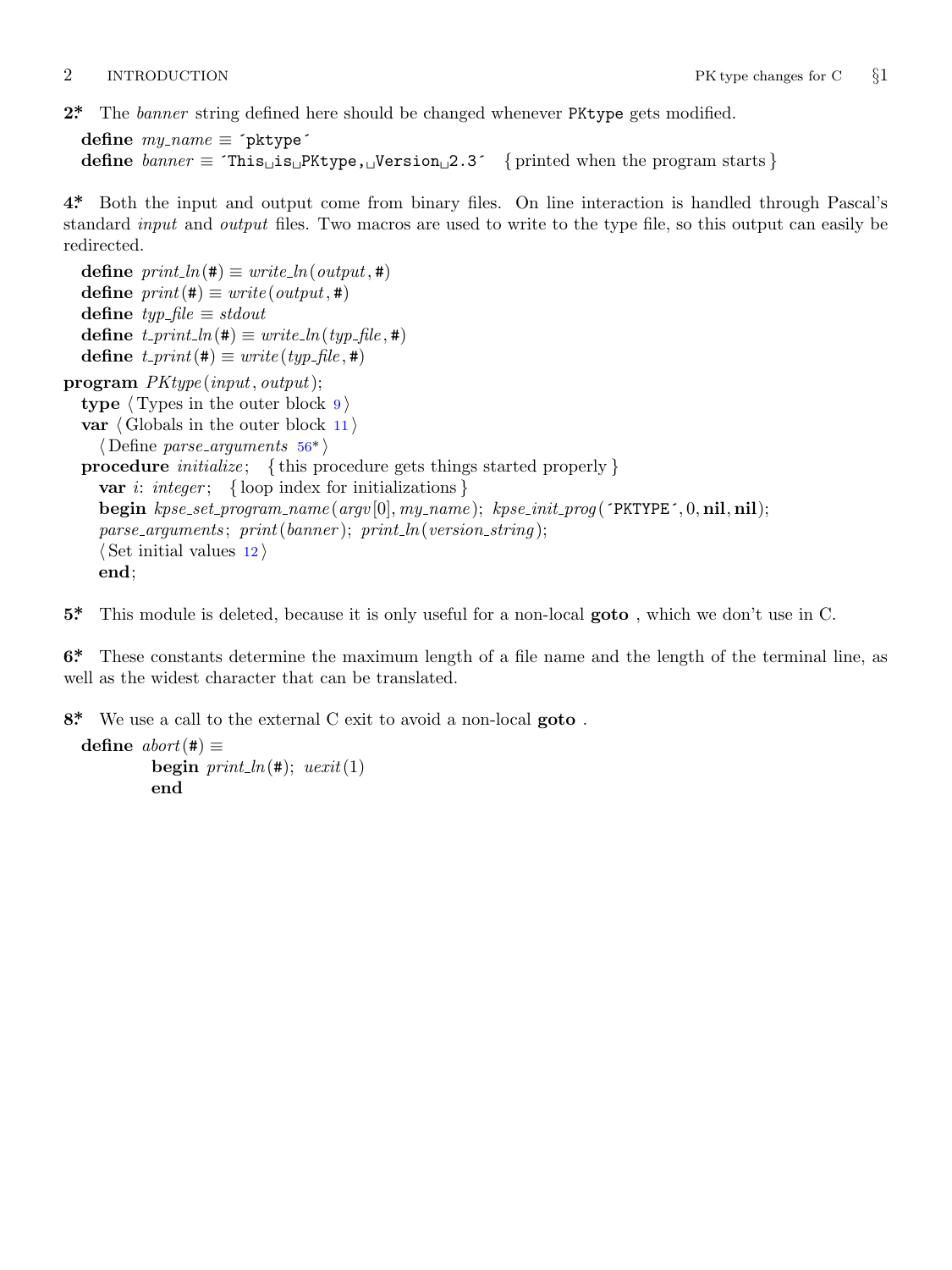<span id="page-2-0"></span>

**10\*.** The original Pascal compiler was designed in the late 60s, when six-bit character sets were common, so it did not make provision for lower case letters. Nowadays, of course, we need to deal with both upper and lower case alphabets in a convenient way, especially in a program like PKtype. So we shall assume that the Pascal system being used for PKtype has a character set containing at least the standard visible characters of ASCII code ("!" through "~").

Some Pascal compilers use the original name *char* for the data type associated with the characters in text files, while other Pascals consider *char* to be a 64-element subrange of a larger data type that has some other name. In order to accommodate this difference, we shall use the name *text char* to stand for the data type of the characters in the output file. We shall also assume that *text char* consists of the elements *chr* (*first text char* ) through *chr* (*last text char* ), inclusive. The following definitions should be adjusted if necessary.

**define**  $char \equiv 0 \ldots 255$ **define**  $text\_text\_char \leq char$  { the data type of characters in text files } **define**  $first\_text\_char = 0$  { ordinal number of the smallest element of  $text\_char}$ } **define**  $last\_text\_char = 127$  {ordinal number of the largest element of  $text\_char}$ }

*⟨* Types in the outer block 9 *⟩* +*≡*  $text$ *file* = **packed file of**  $text$ *text\_char*;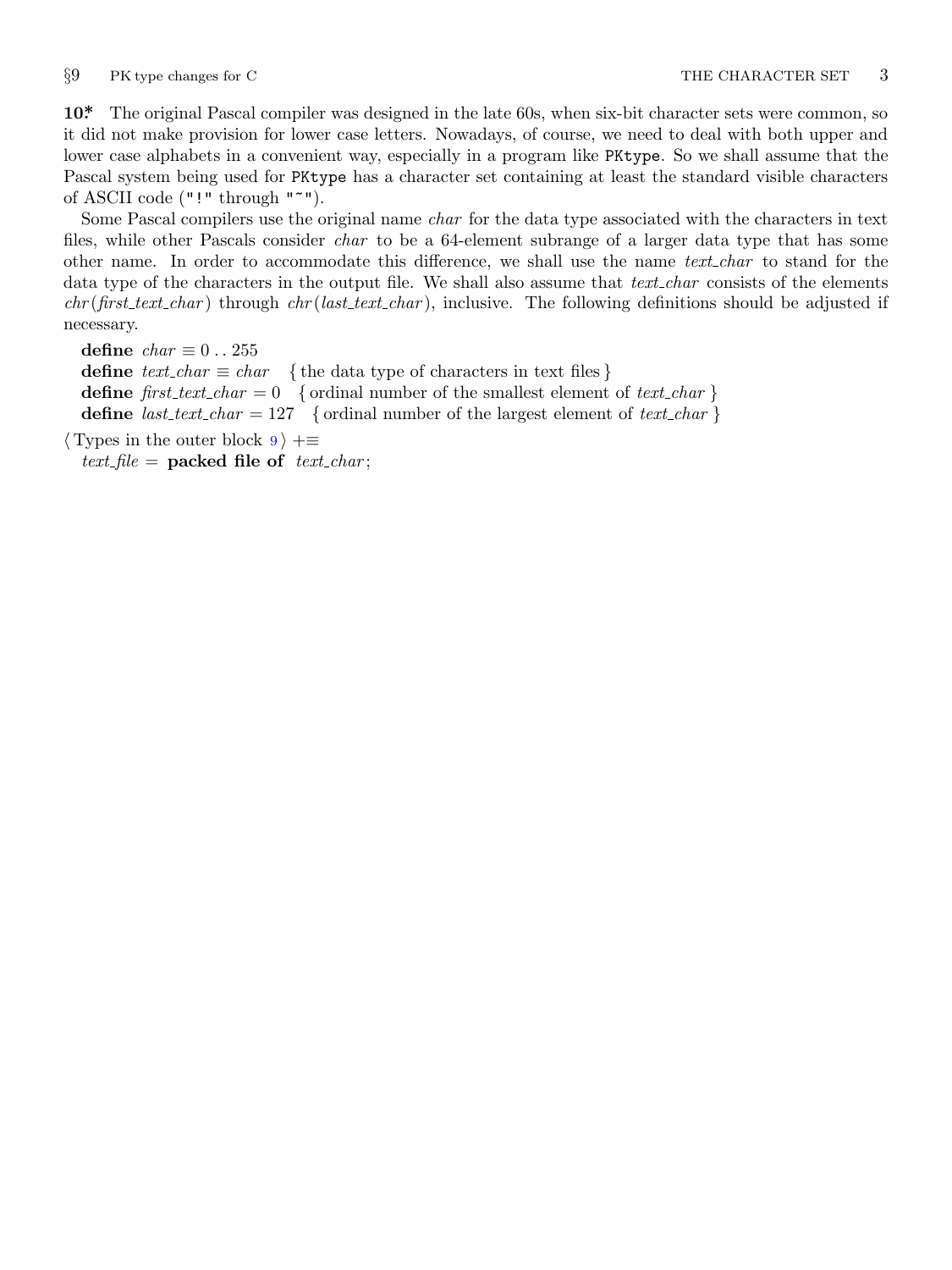<span id="page-3-0"></span>4 PACKED FILE FORMAT PK type changes for C *§*14

**31\***  $\langle$  Globals in the outer block 11  $\rangle$  + $\equiv$ *pk file* : *byte file* ; *{* where the input comes from *}*

**32\*.** In C, do path searching.

**procedure** *open pk file* ; *{* prepares to read packed bytes in *pk file }* **begin** *{* Don't use *kpse find pk* ; we want the exact file or nothing. *}*  $pk\_file \leftarrow kpse\_open\_file \left( \text{cm}dline(1), kpse\_pk\_format \right); \text{ } cur\_loc \leftarrow 0;$ **end**;

**33\*.** We need a place to store the names of the input and output file, as well as a byte counter for the output file.

*⟨* Globals in the outer block 11 *⟩* +*≡ pk name* : *c string* ; *{* name of input and output files *} cur loc*: *integer* ; *{* how many bytes have we read? *}*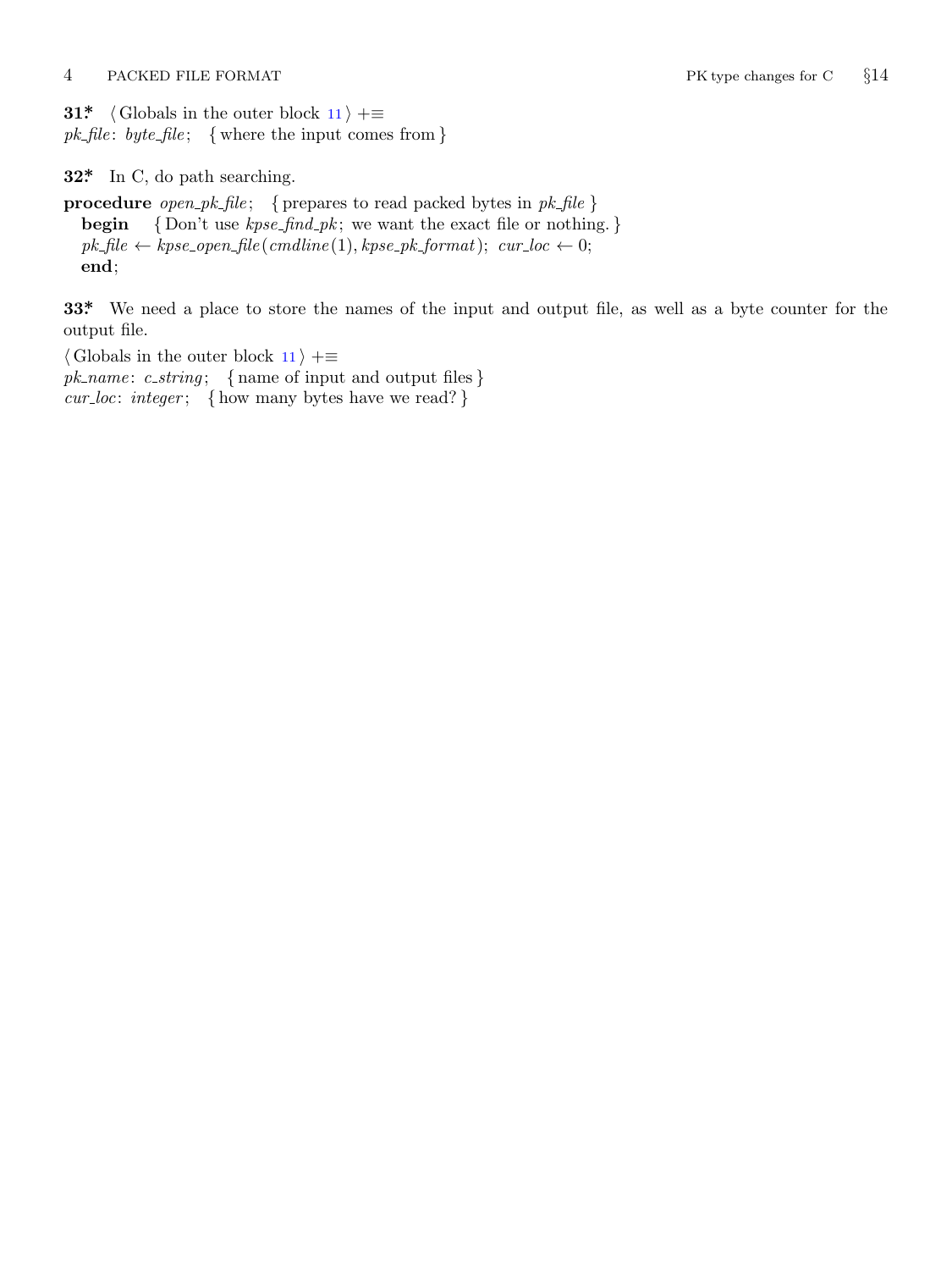**end**;

<span id="page-4-0"></span>**34\*.** We shall use a set of simple functions to read the next byte or bytes from *pk file* . There are seven possibilities, each of which is treated as a separate function in order to minimize the overhead for subroutine calls. We comment out the ones we don't need.

**define**  $pk\_byte \equiv get\_byte$ **define**  $pk\_loc \equiv cur\_loc$ **function**  $get\_byte: integer;$  { returns the next byte, unsigned } **var** *b*: *eight bits* ; **begin if**  $\text{eof}(pk\text{-file})$  **then**  $\text{get\_byte} \leftarrow 0$ **else begin**  $read(pk$   $\text{file}, b)$ ;  $incr(cur \text{__} loc)$ ;  $get\_byte \leftarrow b$ ; **end**; **end**; @{ **function** *signed byte* : *integer* ; *{* returns the next byte, signed *}* **var** *b*: *eight bits* ; **begin**  $read(pk$ *, file*, *b*);  $incr(cur$ *loc*); **if**  $b < 128$  **then** *signed\_byte*  $\leftarrow b$  **else** *signed\_byte*  $\leftarrow b - 256$ ; **end**; @} **function** *get two bytes* : *integer* ; *{* returns the next two bytes, unsigned *}* **var**  $a, b$ :  $eight\_bits$ ; **begin** read(pk\_file, a); read(pk\_file, b); cur\_loc  $\leftarrow$  cur\_loc + 2; get\_two\_bytes  $\leftarrow a * 256 + b$ ; **end**; @{ **function** *signed pair* : *integer* ; *{* returns the next two bytes, signed *}* **var**  $a, b$ :  $eight\_bits$ ; **begin**  $read(pk$   $\text{file}, a)$ ;  $read(pk$   $\text{file}, b)$ ;  $cur$   $\text{loc} \leftarrow cur$   $\text{loc} + 2$ ; **if**  $a < 128$  **then**  $signed\_pair \leftarrow a * 256 + b$ **else** *signed\_pair*  $← (a - 256) * 256 + b;$ **end**; @} @{ **function** *get three bytes* : *integer* ; *{* returns the next three bytes, unsigned *}* **var**  $a, b, c$ : *eight\_bits*; **begin**  $read(pk_file, a); read(pk_file, b); read(pk_file, c); car\_loc \leftarrow cur\_loc + 3;$  $get\_three\_bytes \leftarrow (a * 256 + b) * 256 + c;$ **end**; @} @{ **function** *signed trio*: *integer* ; *{* returns the next three bytes, signed *}* **var**  $a, b, c$ : *eight\_bits*; **begin**  $read(pk$   $fhle, a)$ ;  $read(pk$   $fhle, b)$ ;  $read(pk$   $fhle, c)$ ;  $cur\_loc \leftarrow cur\_loc + 3$ ; **if**  $a < 128$  **then**  $signed\_trio \leftarrow (a * 256 + b) * 256 + c$ **else** *signed\_trio* ←  $((a - 256) * 256 + b) * 256 + c;$ **end**; @} **function** *signed quad* : *integer* ; *{* returns the next four bytes, signed *}* **var**  $a, b, c, d$ : *eight\_bits*; **begin** read(pk\_file,a); read(pk\_file,b); read(pk\_file,c); read(pk\_file,d); cur\_loc  $\leftarrow$  cur\_loc + 4; **if**  $a < 128$  **then**  $signed\_quad \left( (a * 256 + b) * 256 + c \right) * 256 + d$ **else** *signed\_quad*  $\leftarrow (((a - 256) * 256 + b) * 256 + c) * 256 + d;$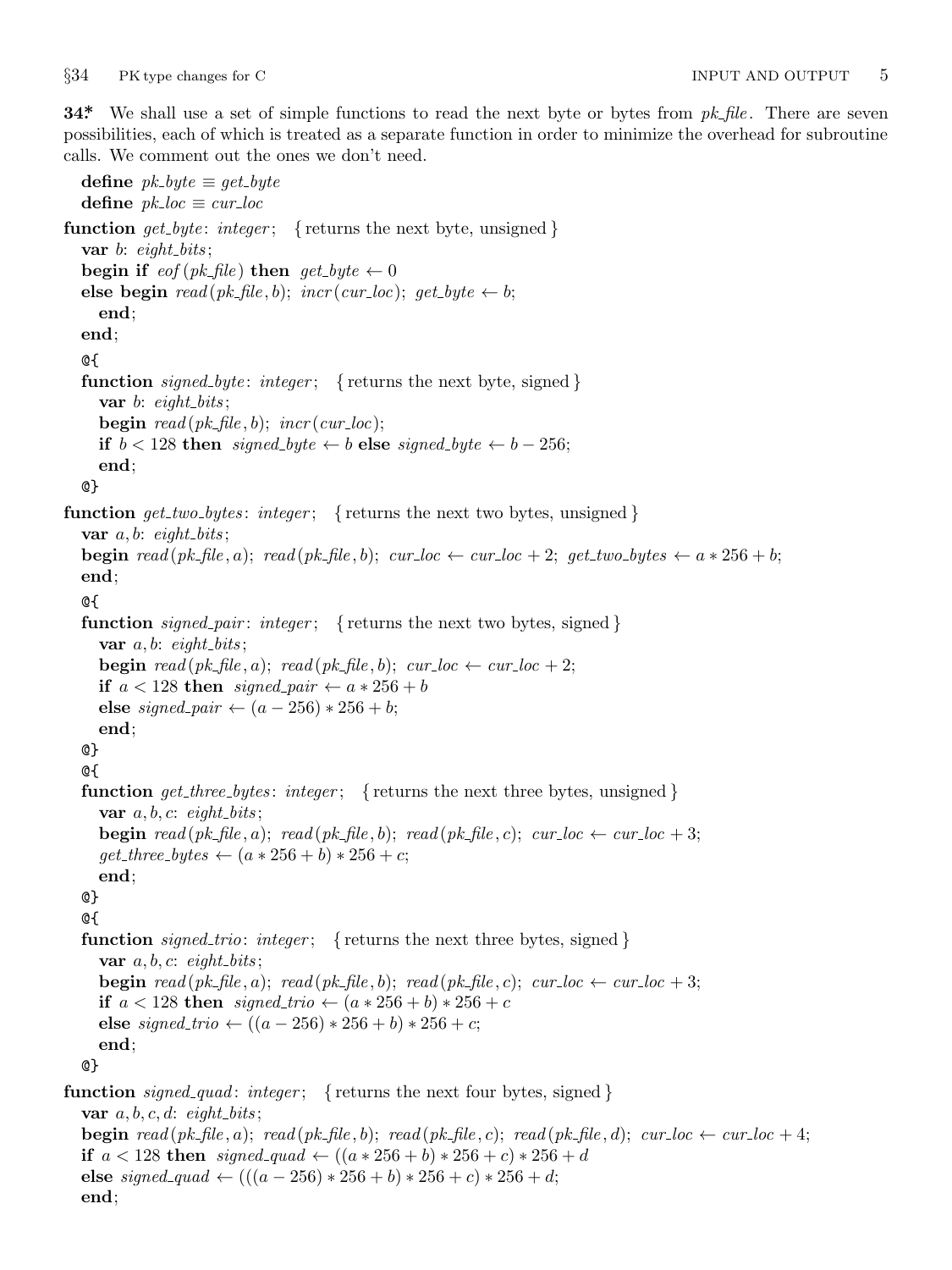<span id="page-5-0"></span>**35\*.** This module was needed when output was directed to *typ file* . It is not needed when output goes to *stdout*.

**36\*.** As we are reading the packed file, we often need to fetch 16 and 32 bit quantities. Here we have two procedures to do this.

**define**  $get\_16 \equiv get\_two\_bytes$ **define** *get 32 ≡ signed quad*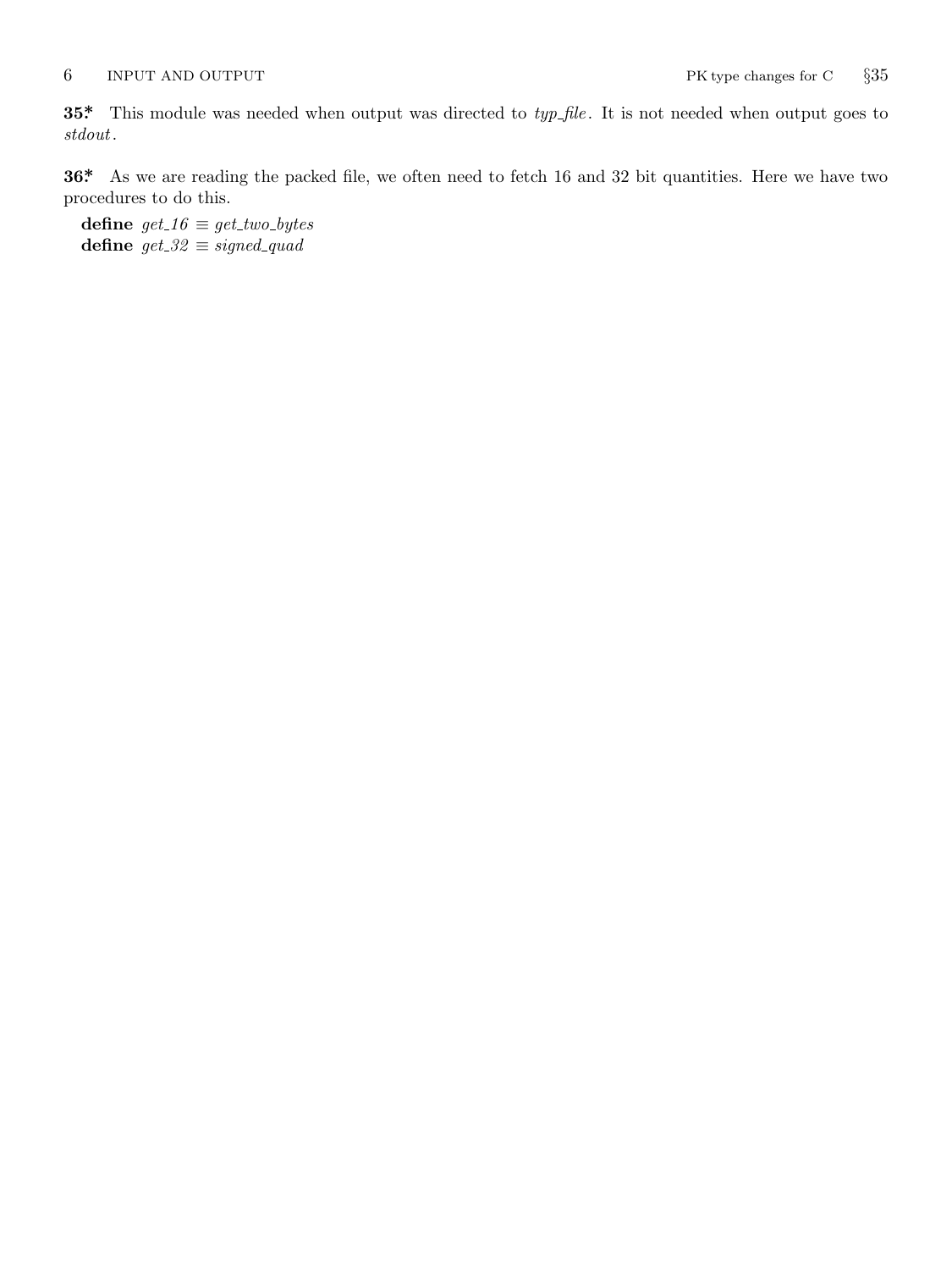<span id="page-6-0"></span>**52\*.** If any specials are found, we write them out here.

 $\text{define } four\_cases$  (#)  $\equiv$  #, # + 1, # + 2, # + 3 **procedure** *skip specials* ; **var** *i, j*: *integer* ; **begin repeat**  $\text{flag\_byte} \leftarrow \text{pk\_byte};$ **if**  $\text{flag\_byte} \geq 240$  **then case** *flag byte* **of** *four cases* (*pk xxx1* ): **begin** *t print*((*pk loc −* 1) : 1*,* ´:␣␣Special:␣´´´); *i ←* 0; **for**  $j \leftarrow pk\_xxx1$  **to**  $flag\_byte$  **do**  $i \leftarrow 256 * i + pk\_byte$ ; **for**  $j \leftarrow 1$  **to** *i* **do**  $t\_print(xchr[pk\_byte])$ ;  $t$ <sub>-print</sub>  $ln($   $\cdots$   $);$ **end**;  $pk\_yyy$ : **begin**  $t\_print((pk\_loc - 1): 1); t\_print\_ln($ : $\cup \text{Num } \text{Special}: \text{C}$ ,  $get\_32: 1);$ **end**;  $pk\_post: t\_print\_ln((pk\_loc - 1): 1, : \underline{\ldots}$ Postamble´);  $pk\_no\_op: t\_print\_ln((pk\_loc - 1): 1, \in_{\sqcup \sqcup} \text{No}_{\sqcup} \text{op}');$  $pk\_pre$ *,*  $pk\_undefined$ *:*  $abort('Unexpected<sub>□</sub>'$ *<i>,*  $flag\_byte : 1, '!');$ **endcases**; **until**  $(flag_b yte < 240) \lor (flag_b yte = pk\_post);$ **end**;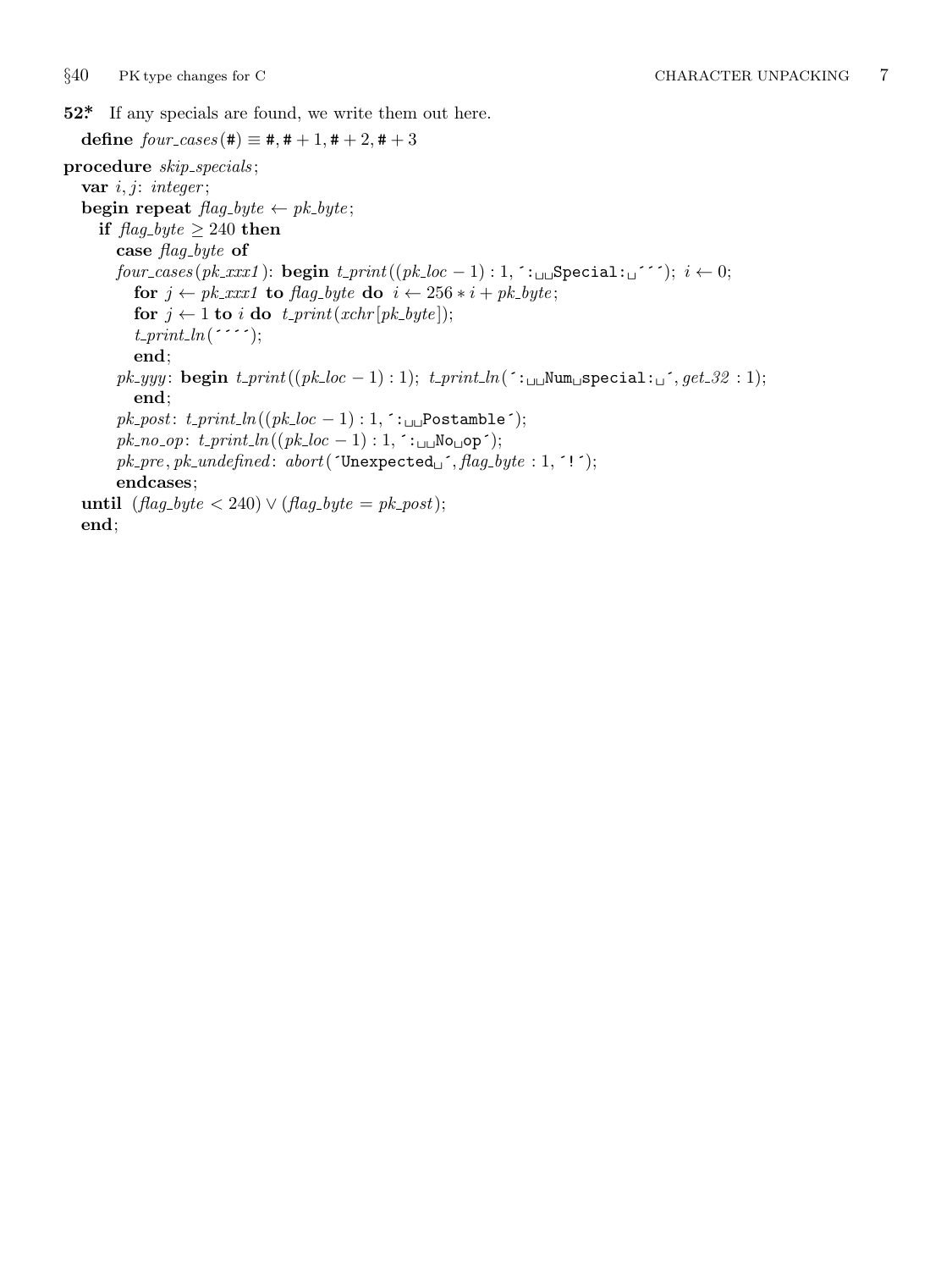## <span id="page-7-0"></span>8 TERMINAL COMMUNICATION PK type changes for C *§*53

- **53\*. Terminal communication.** There isn't any.
- **54\*.** So there is no **procedure** *dialog* .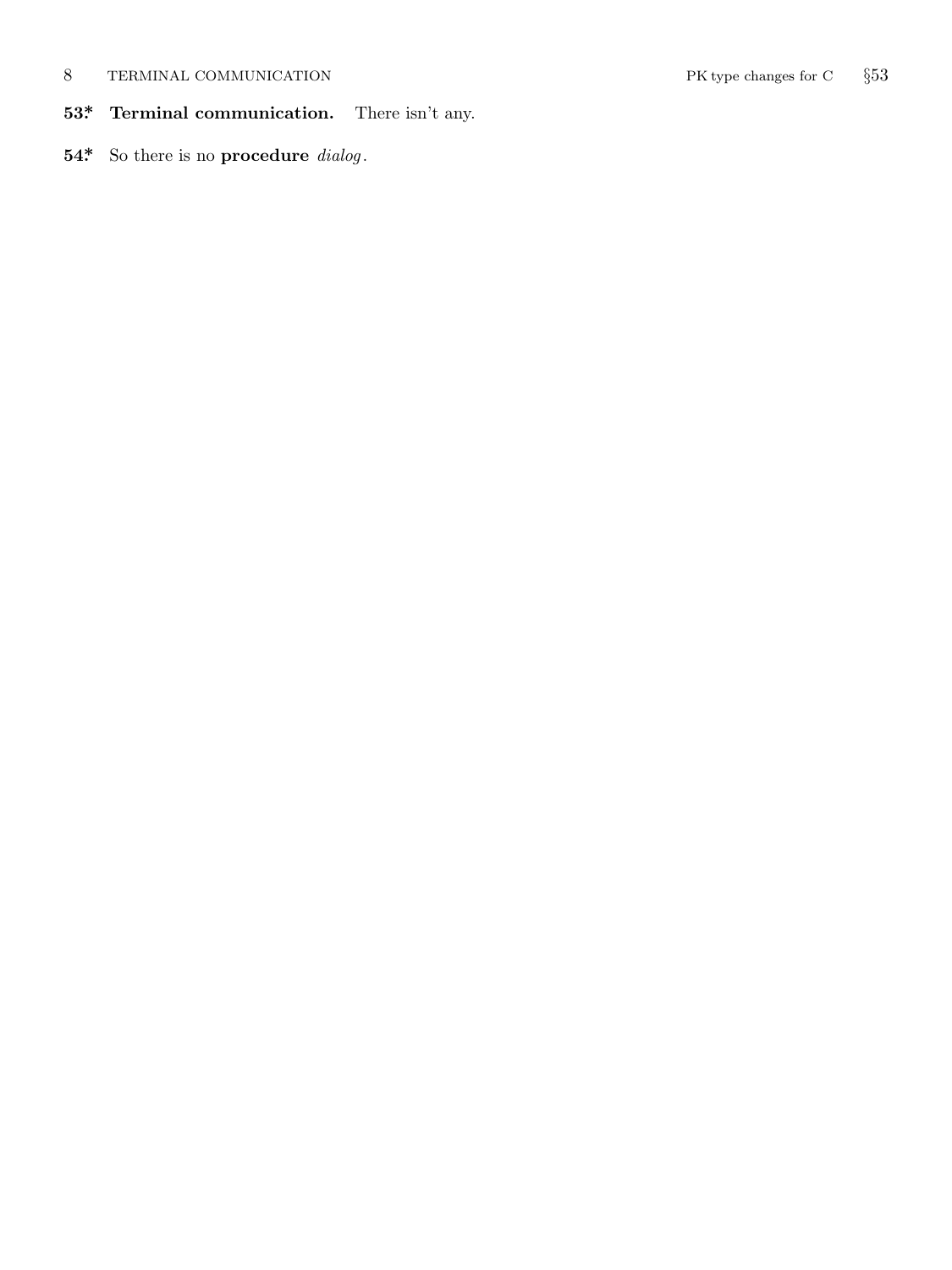#### <span id="page-8-0"></span>*§*55 PK type changes for C THE MAIN PROGRAM 9

### **55\*. The main program.** Now that we have all the pieces written, let us put them together.

```
begin initialize ; open pk file ; ⟨ Read preamble 38 ⟩;
skip specials ;
while \text{flag\_byte} \neq \text{pk\_post} do
   begin ⟨ Unpack and write character 40 ⟩;
   skip specials ;
   end;
j \leftarrow 0;while \neg \textit{eof} (pk\textit{file}) do
   begin i \leftarrow pk\_byte;if i \neq pk\_no\_op then abort('Bad<sub>u</sub>byte<sub>u</sub>at<sub>u</sub>end<sub>u</sub>of<sub>u</sub>file: <sub>u</sub>^{'}, i: 1);t<sub>-print<sub>-</sub>ln((pk\_loc - 1): 1, \infty); incr(j);</sub>
   end;
t print ln(pk loc : 1, ´␣bytes␣read␣from␣packed␣file.´);
end.
```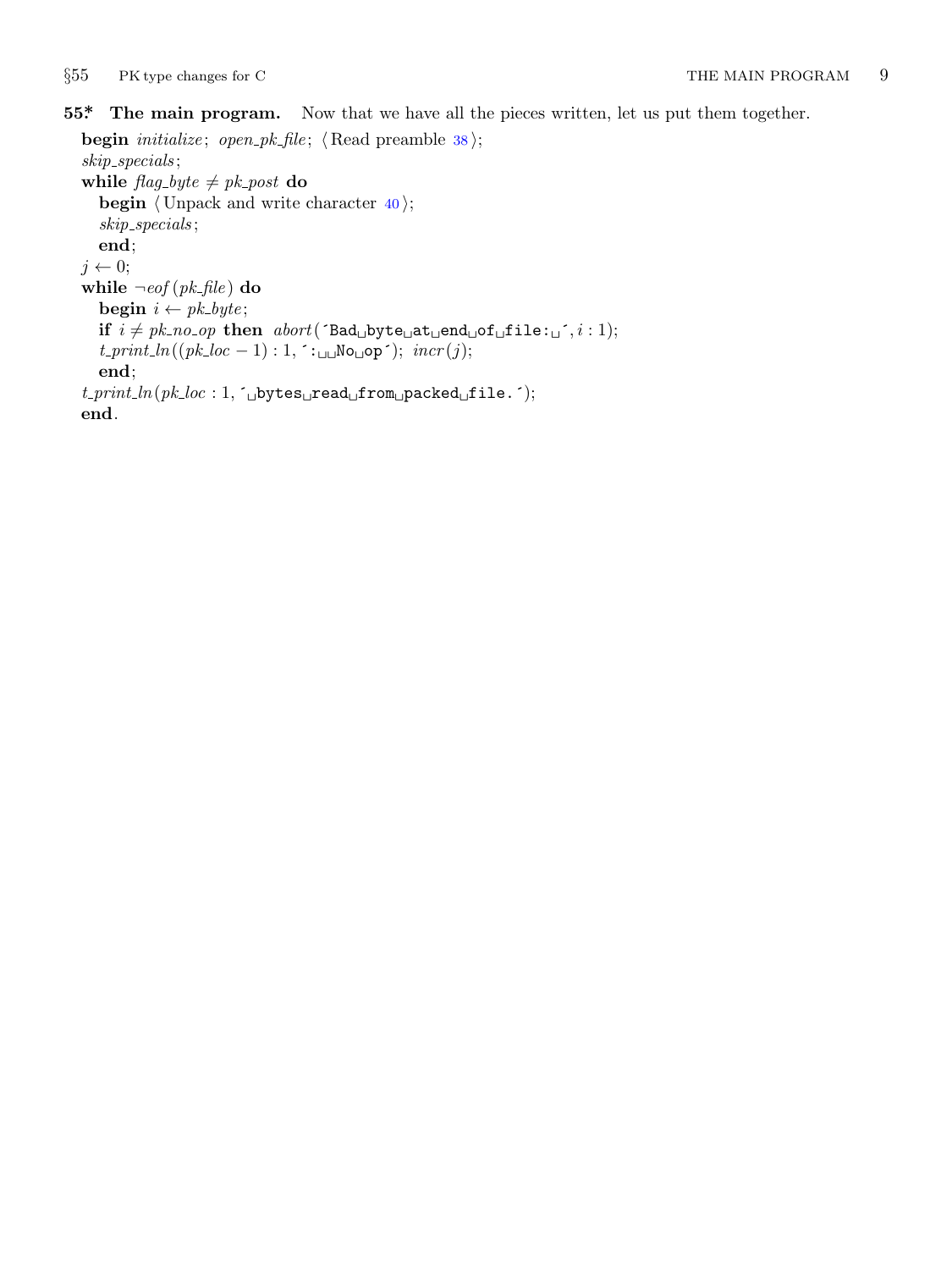#### <span id="page-9-0"></span>10 SYSTEM-DEPENDENT CHANGES PK type changes for C *§*56

#### **56\*. System-dependent changes.** Parse a Unix-style command line.

**define**  $argument_is(\textbf{\#}) \equiv (strompllong_options[option\_index].name, \textbf{\#}) = 0)$ *⟨* Define *parse arguments* 56\* *⟩ ≡* **procedure** *parse arguments* ; const  $n\_options = 2$ ; {Pascal won't count array lengths for us. } **var** *long options* : **array** [0 *. . n options* ] **of** *getopt struct*; *getopt return val* : *integer* ; *option index* : *c int type* ; *current option*: 0 *. . n options* ; **begin**  $\langle$  Define the option table 57<sup>\*</sup> $\rangle$ ; **repeat** getopt\_return\_val  $\leftarrow$  getopt\_long\_only(argc, argv, '', long\_options, address\_of(option\_index)); **if**  $\text{get} \text{opt}\_\text{return}\_\text{val} = -1$  **then begin** *do nothing* ; **end else if**  $\text{getopt}\_\text{return}\_\text{val} =$   $\text{?}$  **then begin** *usage* (*my name* ); **end else if** *argument is* (´help´) **then begin** *usage help*(*PKTYPE HELP,* **nil**); **end else if** *argument is* (´version´) **then begin** *print version and exit*(*banner ,* **nil***,* ´Tomas␣Rokicki´*,* **nil**); **end**; *{*E[ls](#page-1-0)e it was just a flag; *getopt* has already done the assignment. *}* **until**  $qetopt\_return\_val = -1$ ; {Now *optind* is the index of first non-option on the command line.} **if**  $(\text{optind} + 1 \neq \text{argc})$  **then begin** *write ln*(*stderr , my name ,* ´:␣Need␣exactly␣one␣file␣argument.´); *usage* (*my name* ); **end**; **end**; This code is used in section 4\*.

**57\*.** Here are the options we allow. The first is one of the standard GNU options.

*⟨* Define the option table 57\* *⟩ ≡*  $current\_option \leftarrow 0; long\_options[current\_option].name \leftarrow 'help';$  $long-options[current\_option].has\_arg \leftarrow 0; long-options[current\_option].flag \leftarrow 0;$  $long\_options[current\_option].val \leftarrow 0; incr(current\_option);$ 

See also sections  $58^*$  and  $59^*$ .

This code is used in section 56\*.

**58\*.** Another of the standard options.

*⟨* Define the option table 57\* *⟩* +*≡*  $long-options$  [*current\_option*]*.name*  $\leftarrow$   $\infty$   $\infty$   $\infty$ *is arg*  $\infty$ *is*  $\infty$ *<sub><i>n*</sub></sub>  $\infty$ *is arg*  $\leftarrow$  0;  $long\_options$  [*current\_option*]*.flag*  $\leftarrow 0$ ; *long\_options* [*current\_option*]*.val*  $\leftarrow 0$ ; *incr* (*current\_option*);

**59\*.** An element with all zeros always ends the list.

*⟨* Define the option table 57\* *⟩* +*≡*  $\{long\}$  *ong\_options*  $[current\_option]$ *.name*  $\leftarrow 0$ ;  $\{long\}$  *options*  $[current\_option]$ *.has\_arg*  $\leftarrow 0$ ;  $long\_options[current\_option]$ *.* $flag \leftarrow 0$ ;  $long\_options[current\_option]$ *.val*  $\leftarrow 0$ ;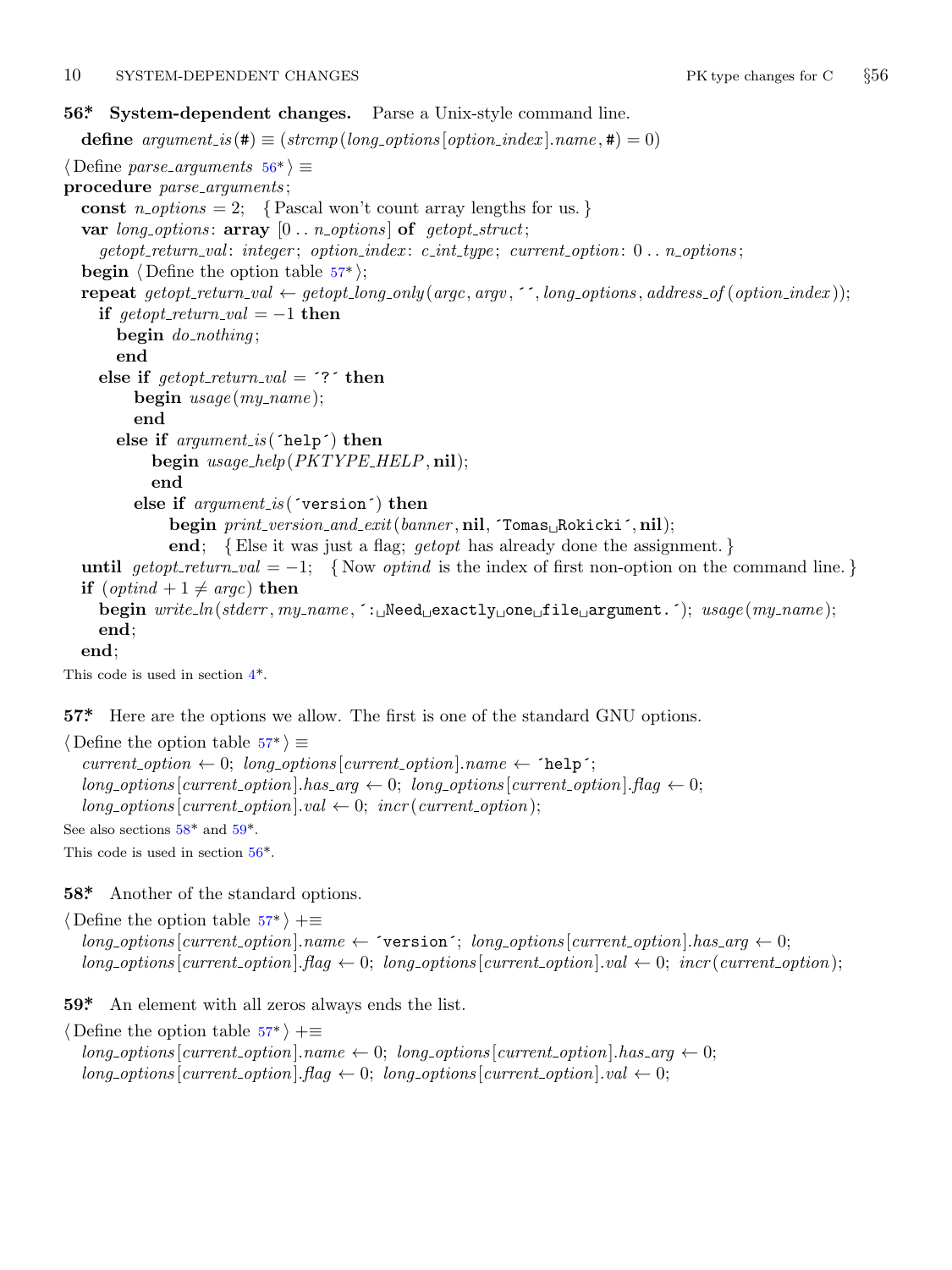<span id="page-10-0"></span> $§60$ PK type changes for C

60\* Index. Pointers to error messages appear here together with the section numbers where each identifier is used.

The following sections were changed by the change file: 2, 4, 5, 6, 8, 10, 31, 32, 33, 34, 35, 36, 52, 53, 54, 55, 56, 57, 58, 59, 60.

 $-$ help:  $57*$  $-version: 58*$  $a: 34*$ abort:  $8, 23, 38, 40, 50, 52, 55$ \*  $address\_of: 56*$ argc:  $56^*$  $argument_is:$  $56*$  $argv: 4, 56*$  $ASCII\_code: 9, 11.$ *b*:  $34^*$ Bad byte at end of file:  $55*$ Bad packet length: 40. banner:  $2^*$ ,  $4^*$ ,  $56^*$ *bit\_weight*:  $45, 47, 48$ . boolean: 41, 45, 46, 51. *byte\_file*:  $30, 31^*$  $c: \frac{34^*}{2}$  $c\_int\_type: 56^*$  $c\_string: 33*$  $car: 40, 41, 42, 43, 44.$  $cc: 25.$  $char: 10^*$  $checksum: 38, 39.$ *chr*:  $10^*$  11, 13.  $cmdline: 32^*$ *count*:  $50, 51$ .  $cs: 16.$  $cur\_loc: 32^*33^*34^*$ *current\_option*:  $\frac{56}{57}$ , 57, 58, 59\* d:  $34^*$  $decr: \quad 7, \, 23.$  $design\_size: 38, 39.$ dialog:  $54^*$  $dm: 25.$ *do\_nothing*:  $\frac{7}{6}$ , 56\*  $ds: 16.$  $dx: 25, 40, 41, 42, 43, 44.$  $dx s: \underline{41}$ .  $dy: 25, 40, 41, 42, 43, 44.$  $dyn_f$ : 21, 22, 23, 24, 25, 28, 29, 40, 41, 48, 49.  $dys: 41.$  $eight\_bits: 30, 34, 45, 47.$ else:  $3$ . end: 3.  $end_{o}f_{packet}:$  40, 41, 42, 43, 44. endcases:  $3$ .  $eof: 34^*55^*$  $false: 50.$ first\_text\_char:  $10^*$ , 13.

*flag*: 25, 57,\* 58,\* 59.\* *flag\_byte*: 40,  $41$ , 43, 44, 52, 55\*  $four\_cases: 52^*$  $get\_bit: 45, 49.$  $get\_byte: 34*$  $get_nyb: 23, 45.$  $get\_three\_bytes: 34*$  $get\_two\_bytes: \frac{34}{36}^*36$  $get_16: 36^*43, 44.$  $get_32: 36, 38, 42, 52$  $\text{getopt}: 56^*$  $getopt\_long\_only: 56*$  $getopt\_return\_val: 56*$  $\text{getopt\_struct:} \quad 56^*$  $h_b$  *h*: 50, 51. has\_arg: 57, 58, 59\* height: 24, 40,  $\overline{41}$ , 42, 43, 44, 49, 50. *hoff*:  $25, 27$ .  $hppp: 16, 38, 39.$ *i*:  $4$ <sup>\*</sup>,  $23$ ,  $41$ ,  $46$ ,  $52$ <sup>\*</sup> *incr*:  $\frac{7}{2}$ , 23, 34, 46, 55, 57, 58\* *initialize:*  $4^*$  55\* input:  $4^*$  $input\_byte: 45, 47.$ integer:  $4, 23, 33, 34, 37, 39, 41, 45, 46, 51, 52, 56$ \*  $j: \quad 23, \quad 41, \quad 52^*$ Knuth, Donald Ervin: 22.  $k pse\_find\_pk: 32^*$  $kpc\_init\_prog: 4^*$  $kpse\_open\_file: 32*$  $kpse\_pk\_format: 32*$  $k pse\_set\_program\_name:$  4\* last\_text\_char:  $10^*$ , 13.  $len: 46.$  $long\_options: \quad 56, 57, 58, 59.$ magnification:  $38, 39$ . More bits than required:  $50$ . my\_name:  $2^*$ ,  $4^*$ ,  $56^*$  $n\_options: 56*$ *name*:  $56^*$ ,  $57^*$ ,  $58^*$ ,  $59^*$  $nubble: 47.$  $open\_pk\_file$ :  $32^*$  55\*  $optind: 56*$  $option\_index: 56*$  $ord: 11.$ othercases: 3.  $others: 3.$ *output*:  $4^*$ packet\_length: 40, 41, 42, 43, 44.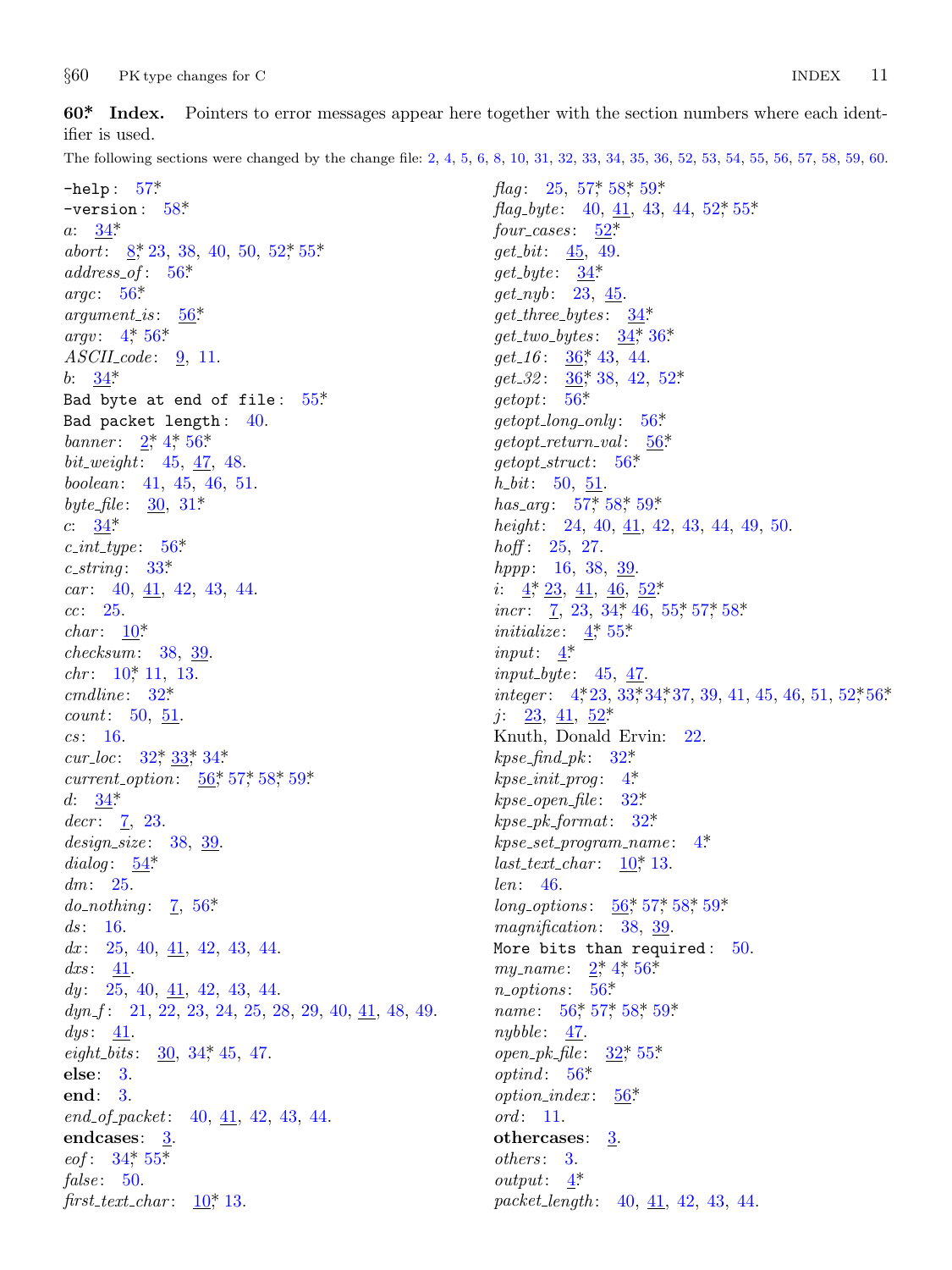12 **INDEX** 

parse\_arguments:  $4, 56$ \* *pk\_byte*: 30,  $34$ , 38, 43, 44, 45, 52, 55\*  $pk_{\text{}}file: 31^*32^*34^*55^*$ *pk\_id:*  $17, 38$ . *pk\_loc*:  $\underline{34}$ , 40, 42, 43, 44, 52, 55,\*  $pk_name: 33*$  $pk_{.}no_{.}op: 16, 17, 52, 55.$  $pk\_packet1num: 23, 50.$  $pk\_post$ : 16, 17, 52\*, 55\* *pk\_pre*: 16, 17, 38, 52\*  $pk\_undefined: \quad \underline{17}, \; 52^*$  $pk\_xxx1$ : 16, 17, 52\*  $pk\_yyy$ : 16, 17, 52\* *PKtype*:  $4^*$ PKTYPE\_HELP: 56\*  $pl: 25.$ pre command missing: 38. print:  $4^*$ *print\_ln:*  $4, 8, 38$ .  $print\_version\_and\_exit: 56*$ read:  $34^*$ repeat\_count:  $23, 46, 50, 51$ .  $round: 38.$ rows\_left:  $50, 51$ .  $scaled: 16.$ Second repeat count...:  $23$ .  $send_out: 23, 46, 50.$ signed\_byte:  $34^*$  $signed\_pair$ :  $34*$ signed\_quad:  $34$ ,  $36$ \* signed\_trio:  $34^*$ skip\_specials:  $52^*$ , 55\*  $status: 41$ . stderr:  $56*$ *stdout*:  $4^{*}$  35\* strcmp:  $56*$ system dependencies:  $6, 10, 30, 31, 34$ .  $t\text{-}print: \quad 4, 38, 40, 46, 49, 50, 52.$  $t\_print\_ln$ : 4, 38, 40, 46, 49, 50, 52, 55\*  $temp: \underline{45}$ .  $term\_pos: 37, 46, 50.$ *text\_char:*  $10^{*} 11$ . text\_file:  $\underline{10}^*$  $tfm: 25, 26, 29.$  $tfm_width: 40, 41, 42, 43, 44.$  $tfms: \underline{41}.$  $true: 23.$  $turn_0n: 40, 46, 50, 51.$ *typ\_file*:  $4, 35, 40$ .  $\textit{uexit}: 8^*$ Unexpected bbb:  $52*$ usage:  $56*$ 

 $usage\_help: 56*$ *val*:  $57$ <sup>\*</sup>,  $58$ <sup>\*</sup>,  $59$ <sup>\*</sup> value:  $46$ . version\_string:  $4^*$ *voff*:  $25, 27$ . *vppp*: 16, 38, 39. width: 24, 40,  $\overline{41}$ , 42, 43, 44, 49, 50. write:  $4^*$ *write\_ln*:  $4^{*}$  56<sup>\*</sup> Wrong version of PK file: 38.  $x \text{ of } 40, 41, 42, 43, 44.$ xchr: 11, 12, 13, 38, 52\*  $xord: \underline{11}, 13.$  $y_{-}$  off: 40,  $41$ , 42, 43, 44.  $yyy: 16.$ 

#### $§60$ PK type changes for C